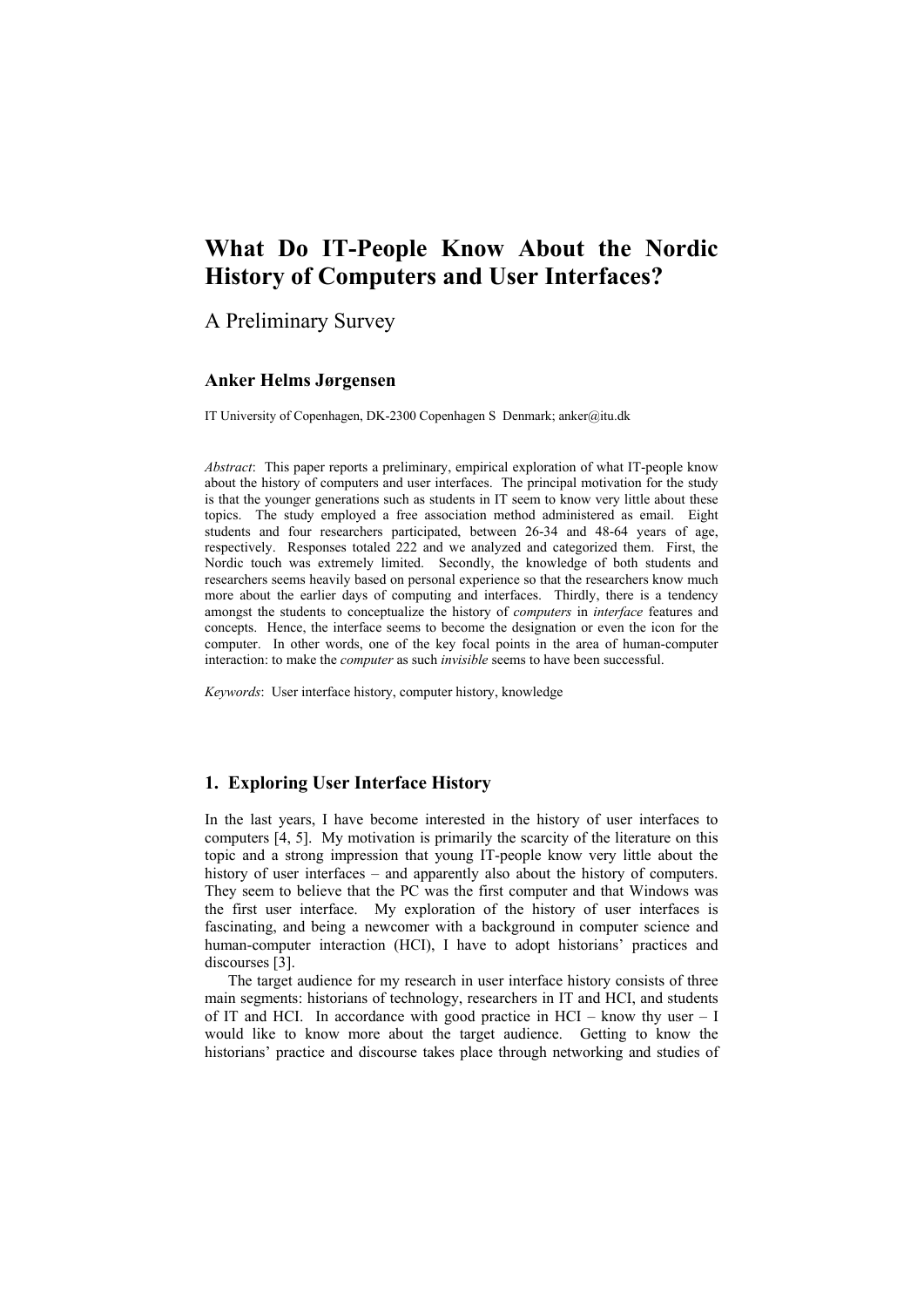the literature. I do know IT-researchers and IT-students quite well in general, but my understanding of their knowledge of the history of computers and interfaces is rudimentary. Therefore, I conducted an exploratory survey of what the two groups know about these topics. This will help me sharpen my research questions and communicate my results more succinctly.

#### **2. Probing Researchers' and Students' Knowledge**

Given the nature of this unchartered territory, I included the broader history of computers in order to contextualize the interface issue. As computing is an international phenomenon I decided only to address the Nordic touch implicitly. I employed an open-ended data collection method: free associations. In addition, I recruited informants in my immediate vicinity. The researchers were four colleagues: two university researchers and two from industry with considerable research experience. They were all computer scientists and knowledgeable or experts in HCI, between 48 and 64 years of age. I recruited the students among the ones I supervised at the master level at the IT University in the fall of 2006. I asked fourteen students and received eight answers. Their median study time at the IT University was 1.5 years. They all had a baccalaureate degree in various areas, including media technology, IT-studies, and Danish. Their age varied between 26 and 34 years. The specific wording of the free association task was as follows.

*Please complete a brief, free association task on the following question: When I say the history of computers, what do you say? Write down 5-10 points, names, events, systems, paradigms, etc.* 

There was a similar question on the interface. I administered the survey by email. The respondents returned 222 answers, on average 28 for the researchers and 14 for the students, about equally distributed between computer and interface history. The respondents spent between 10-15 minutes and one hour in responding. One respondent in each group returned a 1-page essay, while the remaining respondents returned a list of words or short statements. The lengthy responses were condensed. I categorized all answers twice, with several weeks between to achieve some robustness (inter-rater reliability over time), in categories derived from the data that reflect major historical aspects. The Appendix lists all the responses in abbreviated form, enabling the reader to get an impression of the breadth and diversity of the material.

### **3. What Do They Know?**

A summary of the results appears in Table 1. In the following, I present and discuss the three most noteworthy trends.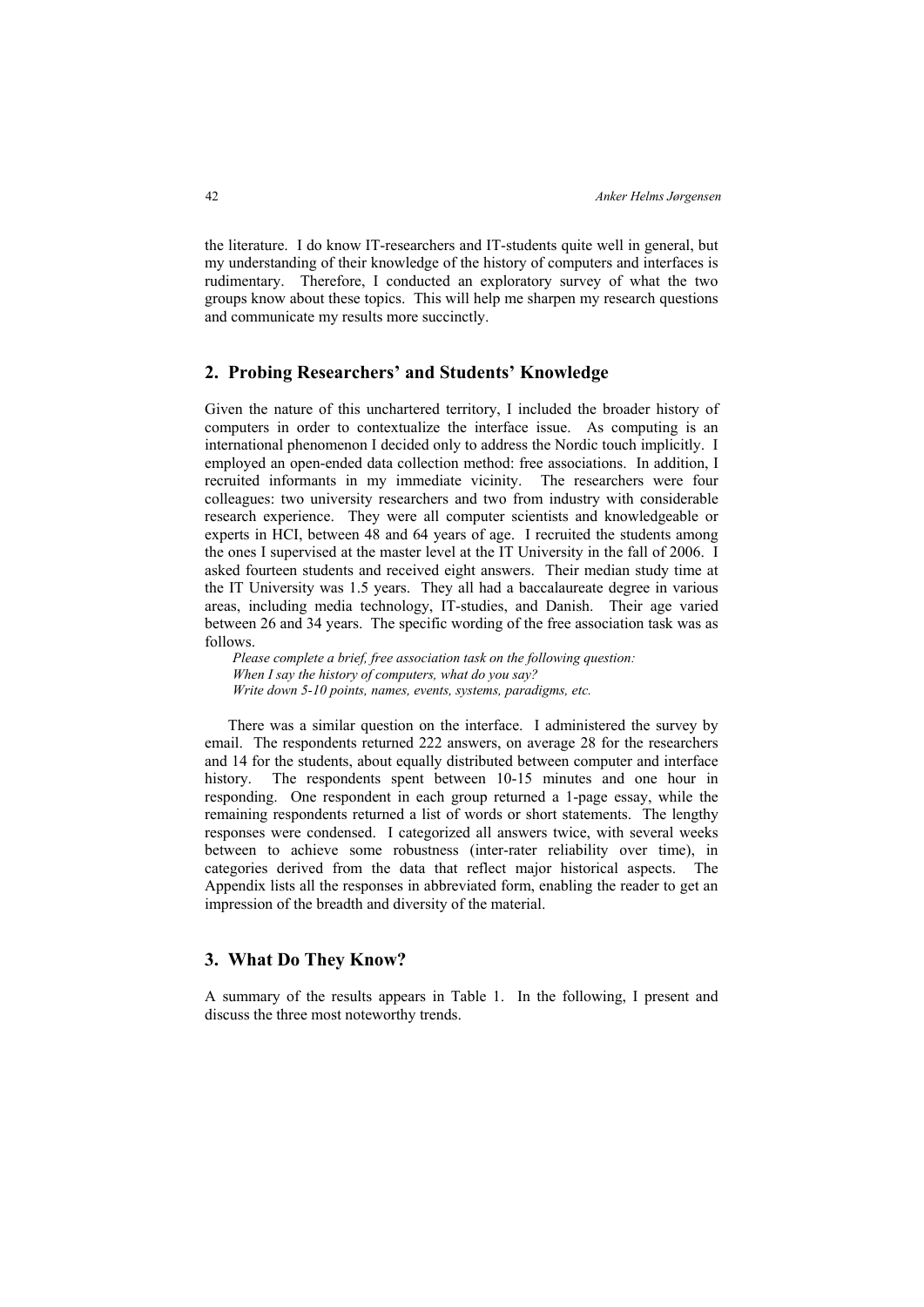The numbers are absolute because of the almost equal number of responses in the four groups. Note that I scored the two last rows independently of the rows above.

|                | The History of |                 | The History of     |                 |
|----------------|----------------|-----------------|--------------------|-----------------|
|                | the Computer   |                 | the User Interface |                 |
| Category       | Researchers    | <b>Students</b> | Researchers        | <b>Students</b> |
| Applications   | 3              |                 | 3                  |                 |
| Games          |                | 3               |                    |                 |
| Evolution      | 6              |                 | 3                  | 3               |
| Internet       |                |                 |                    | $\mathfrak{D}$  |
| Miscellaneous  | 4              |                 | 2                  |                 |
| Organizations  |                | 5               |                    |                 |
| Personal       | 5              | 18              | $\overline{2}$     |                 |
| computer       |                |                 |                    |                 |
| Pioneers       | 6              |                 | 3                  |                 |
| Research       |                |                 |                    |                 |
| Society        | $\overline{c}$ | $\overline{2}$  |                    |                 |
| Software       | 8              | 3               |                    | 6               |
| Technology     | 11             | 5               | 4                  | $\mathfrak{D}$  |
| Use & User     | 3              |                 | 6                  | $\overline{2}$  |
| User Interface | 4              | 11              | 27                 | 30              |
| Total          | 54             | 60              | 58                 | 50              |
| Nordic         |                | 2               |                    |                 |
| Pre-pc         | 36             |                 | 23                 | 9               |

Table 1: Responses in categories listed alphabetically, blank cells denote no response.

Firstly, the *Nordic touch* is modest, in fact only four responses out of 222 (1.8%), as seen in the second-to-last row. The responses were:

- o The Danish PC Piccoline manufactured by Regnecentralen from 1984 to 1989
- o The Danish Computer Fair in Copenhagen
- o A user interface development method by the Danish researcher Søren Lauesen
- o Jakob Nielsen's alertbox at [www.useit.com](http://www.useit.com/)

These examples do not lend support to a strong Nordic anchoring as the Computer Fair was probably much like computer fairs in other countries and Jakob Nielsen is indeed Danish but has been living in the United States for several decades<sup>[1](#page-0-0)</sup>. The limited Nordic touch is in line with the decline of the Nordic IT industry in the last decades. Thus, in Denmark, the best-known IT-company Regnecentralen closed in 1992 after two decades of organizational and financial

<sup>&</sup>lt;sup>1</sup> In fact, students often ask me if he is Danish or American.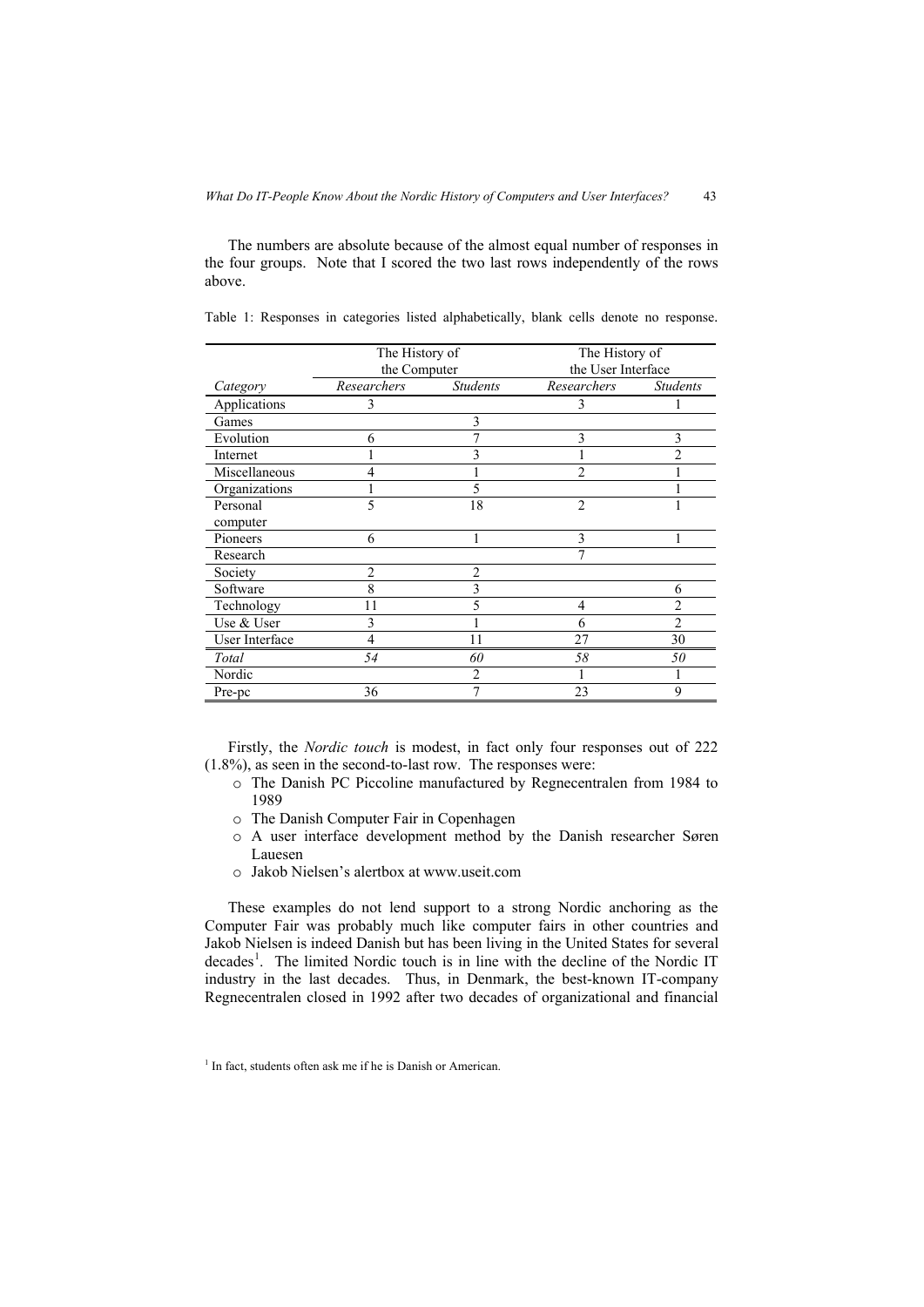turbulence [6]. Hence, it seems that knowledge of computer and user interface history is strongly internationally grounded.

Secondly, there is a marked difference in the responses in the two groups regarding the *user interface*. Consider first the following student response: Machintosh<sup>[2](#page-0-0)</sup>, Xerox Parc, GUI, Window metaphor, Desktop metaphor, Microsoft, DOS. Note that the first five of these seven items are canonical user interface concepts. Is this a response to the history of *computers* or to the history of *user interfaces*? It is the former, in fact. This student was extreme, but student responses on user interfaces to the question on computer history were much more frequent than researcher responses (11 versus 4). Hence, students seem to associate computer history much more strongly to the user interface than researchers. This trend is in line with a recent terminological shift towards use of the term user interface at the expense of the term computer. An example from a recent Ph.D. thesis is, "We become part of the interface or rather we bring the interface with us everywhere, we create practices around the interface" [1, p. 88]. Contrasting this, it is interesting to note that the students have far fewer answers in the category use and user (3 versus 9), perhaps because students are brought up with computers and therefore consider user-trouble an inherent and inevitable part of the game?

Thirdly, there is a very marked difference between the researchers and the students regarding the emphasis on *personal computers* in the history of computers. Here the students' responses are almost four times more frequent than the researchers' (18 versus 5). This trend is supported by looking at pre-PC responses in the bottom row. Only 7 and 9 of the students' responses are pre-PC, while the corresponding figures for the researchers are 36 and 23. Hence, there is strong evidence that the students seem to associate computer history with the PC era. Given that in the last two decades or so with client-server architecture, access to mainframe computers happens through PCs and not through "dumb" terminals, it is not surprising that students have little clues about large computers, let alone about their origin. Nevertheless, modern computer users are using more computers and more powerful computers than ever before. Surfing on the internet means using myriads of small and large computers, networks, and protocols – yet the computers are largely invisible. The interface appears to connect the user to other users and the vast amount of information and services. The technology itself has become hidden while the interface has come to the fore [4]. Hence, one of the key focal points in the area of human-computer interaction: to make *invisible* the *computer as such* seems to come closer to realization.

#### **4. Conclusion**

First, the Nordic touch was extremely limited as only four of 222 responses addressed the Nordic aspects. Secondly, the knowledge of both students and researchers seems heavily based on personal experience so that the researchers

<sup>2</sup> Spelling error in original response.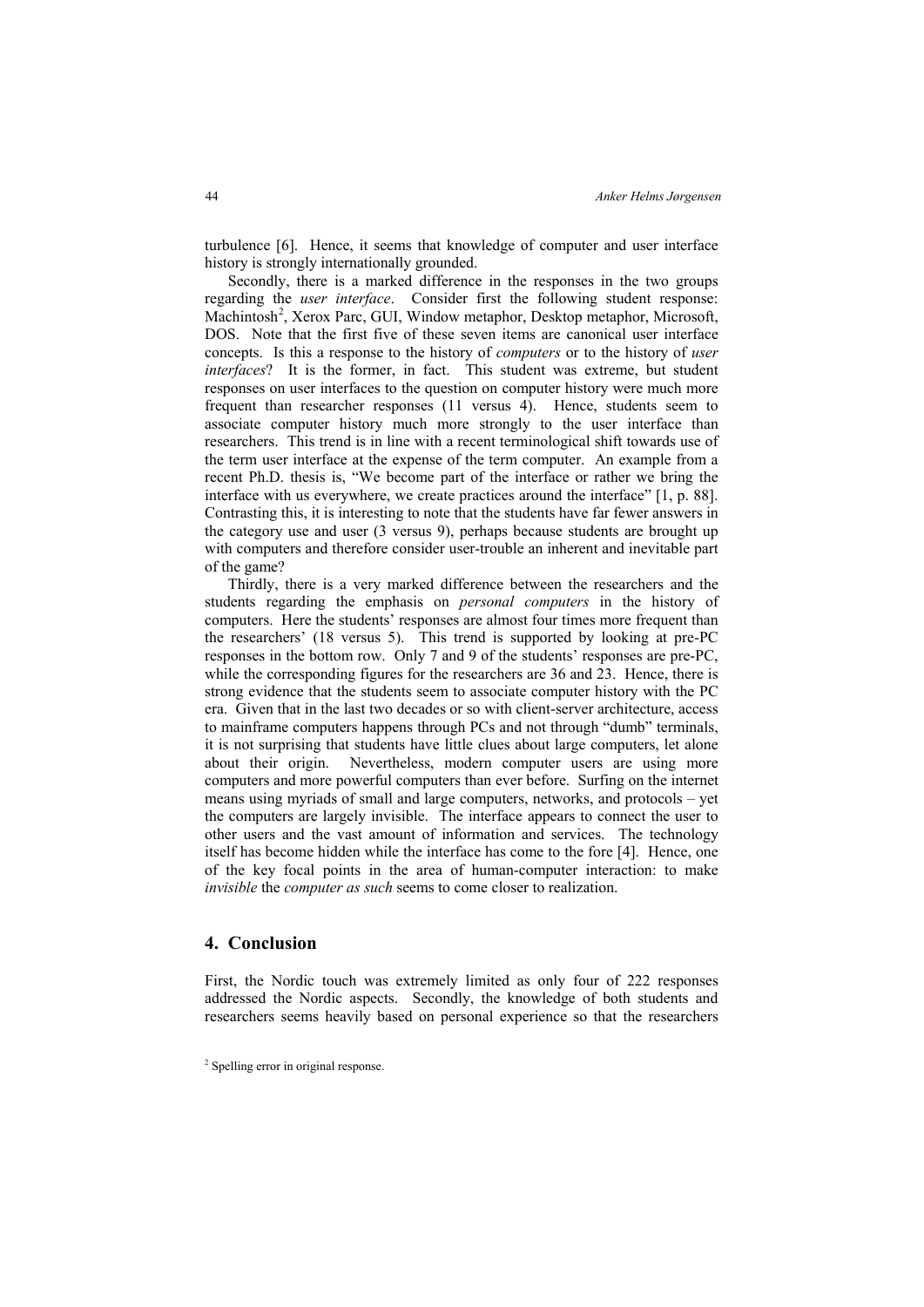know much more about the earlier days of computing and interfaces. Hence, this study suggests that historical knowledge on computers and user interfaces is relative and associated with generation-specific personal experiences. Thirdly, there is a tendency amongst the students to conceptualize the history of computers in interface features and concepts. Hence, the interface seems to become the designation or even icon for the computer. We should interpret these conclusions with considerable caution due to the very small sample of IT-people recruited in my work context and the open-ended data collection method. The study is an indication of the lie of the land and may serve as a point of departure for future work.

After the study, an interesting twist emerged. It turned out that three of the four researchers did not know about the changing meaning of the term *computer* in the 1940s—from denoting a *person* doing calculations manually to denoting a *digital calculation devic*e [2] nor did several of them know that many of the first programmers were *women*. Indeed, this is a strong illustration of the abovementioned generation-specific and experience-based knowledge of computer and user interface history.

#### **References**

- [1] Christensen, M. S. (2006): *As We May Feel Interpreting the Culture of Emerging Personal Affective Mobile Media.* Ph.D. Thesis, IT University of Copenhagen.
- [2] Grier, D.A. (2005): *When computers were human*. Princeton University Press.
- [3] Jørgensen, A. H. (2006): Exploring the History of User Interfaces: The Myth of Xerox Parc
- and Other Oddities. *Proc. 6th Danish HCI Research Symposium*, Aarhus, Nov. 15th, 29-30.
- [4] Jørgensen, A. H. and Udsen, L. E. (2005): From calculation to culture A brief history of the computer as interface. In Jensen, K. B. (ed): *Interface://Culture – the World Wide Web as a political resource and aesthetic form.* Samfundslitteratur, 39-64.
- [5] Jørgensen, A.H. and Myers, B.A. (2008): User Interface History. Proc. CHI '08 extended abstracts on Human factors in computing systems, p. 2415-2418. ACM: New York.
- [6] Thorhauge, Claus (2005): Tidslinie over RC's historie [Timeline on the History of RC]. In: Isaksson, Henning and Pedersen, Ole (eds): Regnecentralen – Dansk Institut for Matematikmaskiner. Festskrift ved 50 året for oprettelsen 12. oktober 1955. Dansk Datahistorisk Forening.

## **Appendix**

The 222 responses appear below in alphabetical order. They are organized according to Computer History Researchers, Computer History Students, Interface History Researchers, and Interface History Students. The original responses have been condensed in many cases while preserving the gist of the response.

| <b>Computer History</b>      | Alan Turing                 | Compilers for high-level |
|------------------------------|-----------------------------|--------------------------|
| Researchers                  | Alan Turing                 | languages                |
|                              | Alan Turing                 | <b>DOS</b>               |
| $2.3.4.$ and $5.$ generation | Apple II                    | Edsac/Eniac              |
| programming languages        | Basic                       | Eniac                    |
| administrative systems       | Citizens required to use IT | ferrite core             |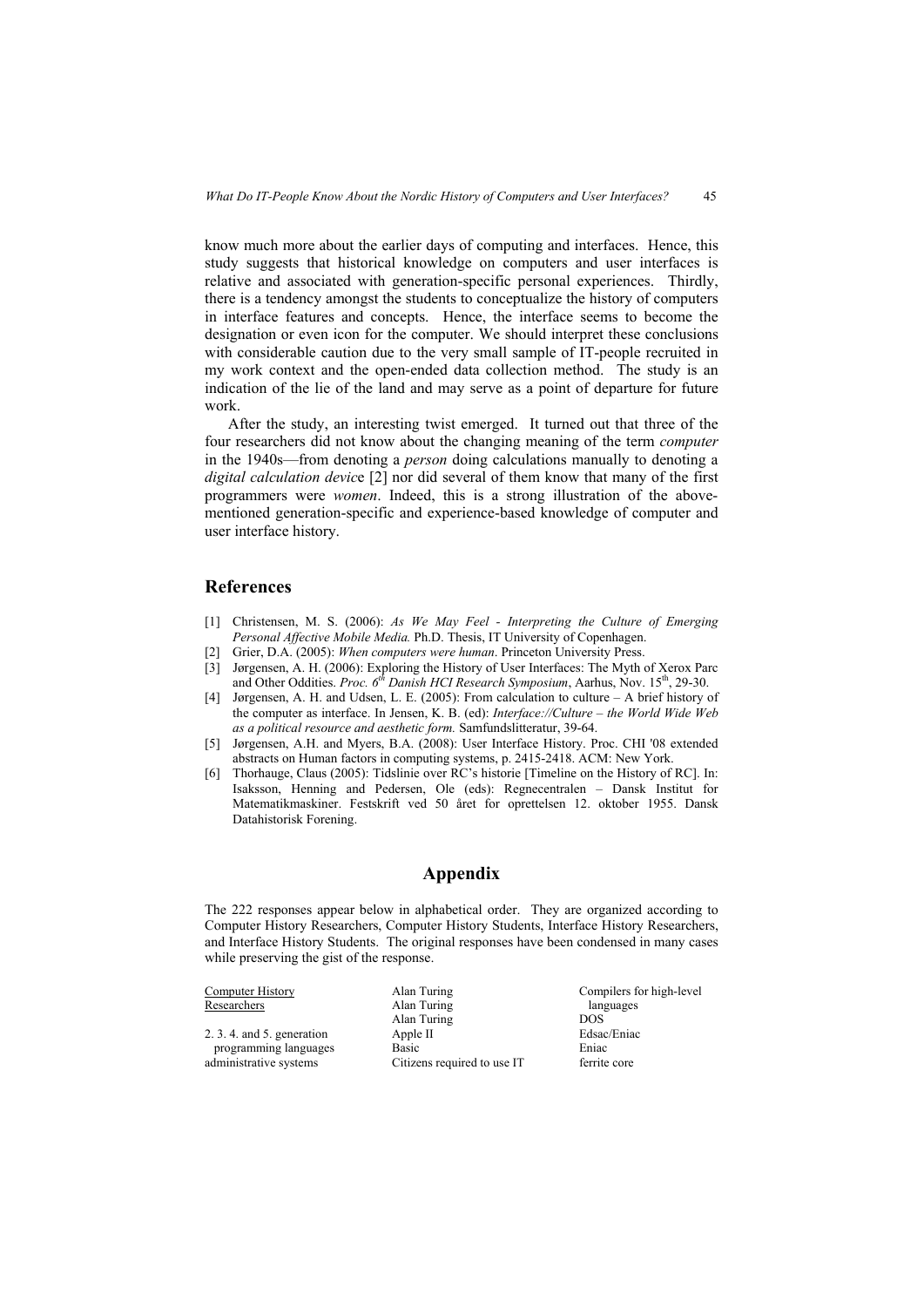46 *Anker Helms Jørgensen* 

few and privilied users to everyone everywhere Fortran Hopeless operational procedures in embedded software, eg in DVD players Hype and sales talk IBM IBM 3270 IBM pc IBM/360 IBM OS/360 IBMs waterfall model Internet John von Neuman John von Neuman levels in systems and architectures Macintosh mainframe – mini – micro computers mainframes mainframes microcomputers Microsoft overtook IBM on the pc market minicomputers numerical calculations operating systems pc pc pc/Mac pc-revolution PDAs process control punched cards punched cards smaller and smaller specialist to routine tasks for ordinary users superstition and incompetent support system development the computer: an everyday appliance ubiquitous comp. Univac user trouble vacuum tubes to transistors Vannevar Bush Computer History Students

Alan Kay Amiga 500 Apple

Arpanet Atari, Commodore 64 Commodore 64 game console Commodore 64 games Commodore 64 programming Commodore 64 tv and casette tape Computer Fair in Bella **Center** Computer technology: IO to silicone chips etc. Desktop-metaphor Diskette development from 8" til 3.5" to CD etc Displays: from large and clumsy to flat, less bulky DOS DOS: this weird, impoverished place Ethernet Game consoles: Amiga, Sega, Nintendo  $GUT$ HTML – opened up with Flash etc – had not happened since LEGO IBM IBM IBM Internet – the computer becomes much more interesting large computers Machintosh Macintosh: the first that my dad had in his office matrix printer **Microsoft** Microsoft Bill Gates miniaturization: mainframe, PC, PDA, portable, desktop computer etc. miniaturize one computer for many users – one computer for one user my first portable: an IBM Thinkpad one user uses many computers: portable, PDA, cell phone, … operating systems like OS/2 and Windows' pc pc 286 pc 386

pc 486 pc 486 Windows 3.1 pc AT pc IBM PC my mom used WordPerfect pc Pentium pc Pentium 2/3/4 pc XT Piccoline portable – a cool invention portable in backpack, as you go printer development: Matrix/9-24 til ink/laser printers punch cards the computer invented in the USA, applied in the military the first computer was as large as a room the first computers were as large as a room the desktop computer becoming prevalent in a few years time sharing Unix window metaphor Xerox Xerox PARC Xerox PARC

#### User Interface History **Researchers**

"terminal" 3-D animation Adobe Alan Kay Apple II Ben Shneiderman CHI conferences, especially in 1984 Command dialogue Command doialogue still thrives in Linux Control panels with switches by the hundred Convergence between word-processing and desk-top publishing CUA standard Direct Manipulation Displays Displays Donald Norman